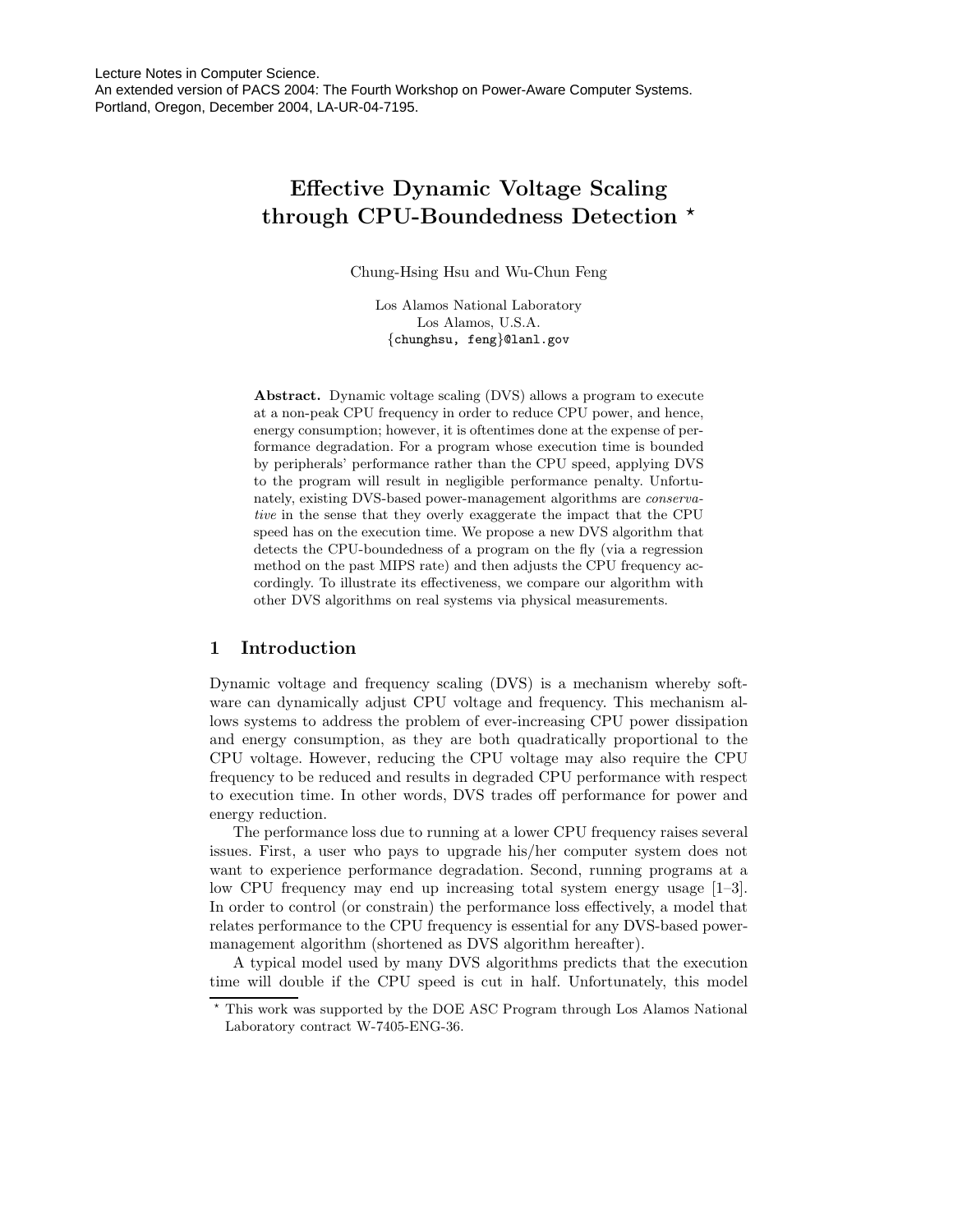overly exaggerates the impact that the CPU speed has on the execution time. It is only in the worst case that the execution time doubles when the CPU speed is halved; in general, the actual execution time is less than double. For example, in programs with a high cache miss ratio, performance can be limited by memory bandwidth rather than CPU speed. Since memory performance is not affected by a change in CPU speed, increasing or decreasing the CPU frequency will have little effect on the performance of these programs. We call this phenomenon — sublinear performance slowdown. Consequently, researchers have been trying to exploit this program behavior in order to achieve better power and energy reduction [4–7].

One common technique to exploit the sublinear performance slowdown decomposes program workload into regions based on their CPU-boundedness. The decomposition can be done statically using profiling information [4] or dynamically through an auxiliary circuit [5] or through a built-in performance monitoring unit (PMU) [6, 7]. In this paper, we propose a new PMU-assisted, on-line DVS algorithm called  $\beta$ -*adaptation* that provides fine-grained, tight control over performance loss and takes advantage of sublinear performance slowdown. This new β-adaptation algorithm is based on an extension of the theoretical work developed by Yao et al. [8] and by Ishihara and Yasuura [9]. Via physical measurements, we will demonstrate the effectiveness of the  $\beta$ -adaptation algorithm when compared to several existing DVS algorithms for a number of applications.

The rest of the paper is organized as follows. Section 2 characterizes how current DVS algorithms relate performance to CPU frequency. With this characterization as a backdrop, we present a new DVS algorithm (Section 3) along with its theoretical foundation (Section 4). Then, Section 5 describes the experimental set-up, the implemented DVS algorithms, and the experimental results. Finally, Section 6 concludes and presents some future directions.

## 2 Related Work

There have been some attempts to exploit the sublinear performance slowdown (where increasing or decreasing the CPU frequency will have little effect on the performance of a program) to achieve more power and energy reduction. For example, Li et al. [5] propose to set the CPU to a low speed whenever an L2 cache miss occurs, whereas Hsu and Kremer [4] use off-line profiling to identify memory-bound program regions. The former approach requires an auxiliary circuit, and the latter approach needs source code and compiler support. These requirements make their approaches more difficult to implement in practice.

Another approach is to use built-in performance monitoring unit (PMU) to assist in the on-line detection of sublinear performance slowdown. Our work and Choi et al.'s recent work [6, 7] belong to this category. Both use a regression method and PMU support to perform the on-line construction of a simple performance-prediction model so as to capture the degree of CPU-boundedness. In general, the design of PMU-assisted on-line DVS algorithms is not an easy task. First, the PMU is notorious for its incomplete set of event counting and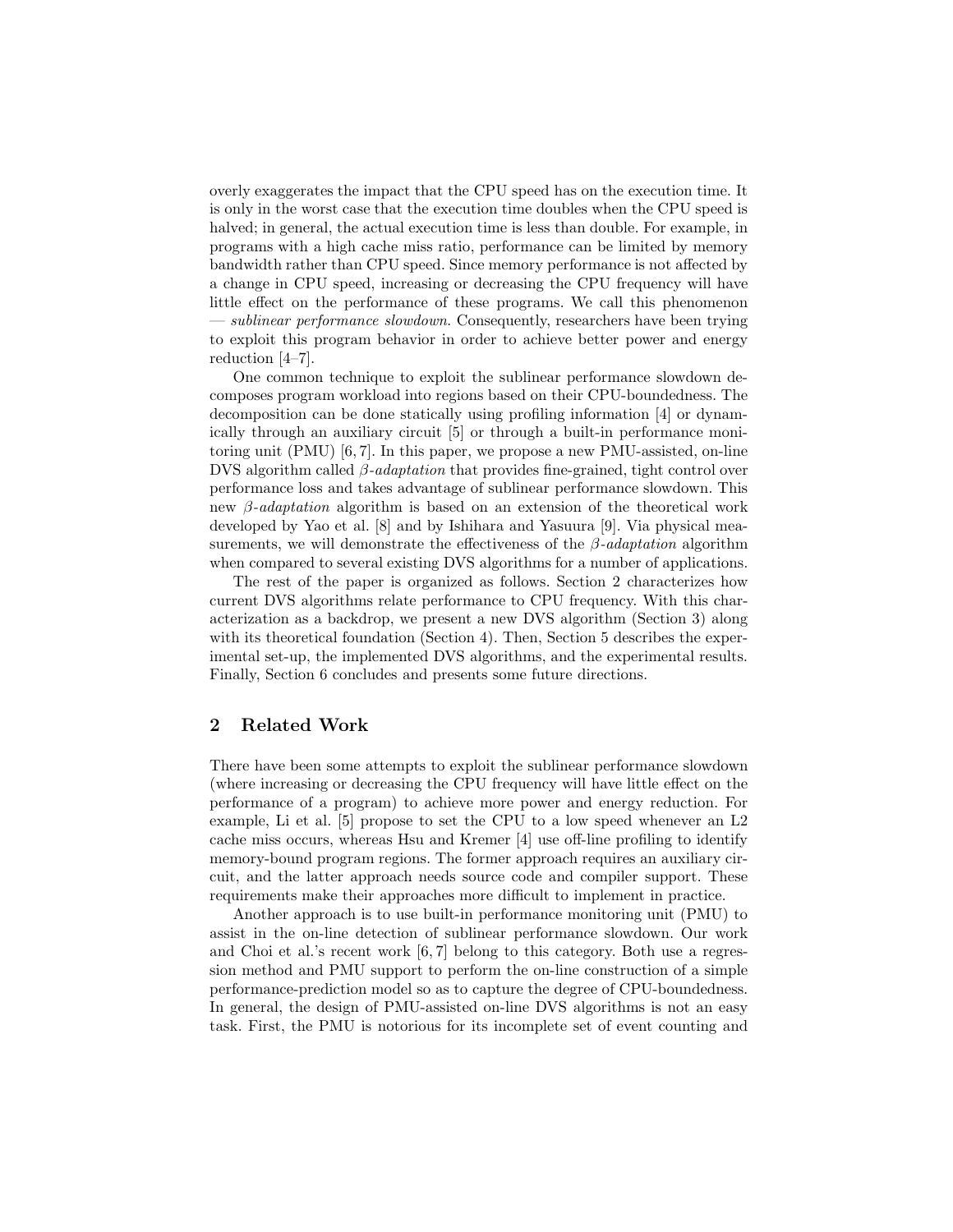inconsistency across generations of the CPU. Second, the correlation of event counts to power and performance is not yet clear. Hence, for now, a PMUassisted, on-line, DVS algorithm ought to minimize its dependency on event counts and rely as much as possible on those event counts that are consistent across CPU generations.

Our work differs from Choi et al.'s work in the definition of CPU-boundedness, and thus, the detection mechanism. Choi et al.'s work is based on the ratio of the on-chip computation time to the off-chip access time. In contrast, our algorithm defines CPU-boundedness as the fraction of program workload that is CPU-bound. Because of the different definitions, the set of events monitored by the PMU for each algorithm is different. In Section 5.5, we argue that our DVS algorithm is equally effective but has a simpler implementation. Moreover, we provide a theoretical foundation of why our DVS algorithm is effective in achieving energy optimality. We believe that the same theoretical result can be applied to their work as well.

# 3 β-Adaptation: A New DVS Algorithm

Here we describe a new, interval-based, PMU-assisted, DVS algorithm that provides fine-grained, tight control over performance loss as well as exploits the sublinear performance scaling in memory-bound and I/O-bound programs. The theoretically-based heuristic algorithm is based on an extension of the theoretical work developed by [8] and [9] (details in Section 4):

If the CPU power draw is a convex function of the CPU frequency, then for any program whose performance is an affine function of the CPU frequency, running at a constant CPU speed and meeting the deadline just in time will minimize the energy usage of executing the program. If the desired CPU frequency is not directly supported, the two immediatelyneighboring CPU frequencies can be used to emulate the desired CPU frequency and result in an energy-optimal DVS schedule.

To account for the sublinear performance slowdown, the following model that relates performance to the CPU frequency is often used [6, 7, 10]:

$$
T(f) = W_{cpu} \cdot \frac{1}{f} + T_{mem} \tag{1}
$$

The total execution time  $T(f)$  at frequency f is decomposed into two parts. The first part models on-chip workload in terms of CPU cycles. Its value is affected by the CPU speed change. The second part models the time due to off-chip accesses and is invariant to changes in the CPU speed. Note that this breakdown of the total execution time is inexact when the target processor supports out-of-order execution because on-chip execution may overlap with off-chip accesses [11]. However, in practice, the error tends to be quite small [6, 7].

The model  $T(f)$  treats program performance as an affine function of the CPU frequency f and thus allows us to apply the aforementioned theoretical result.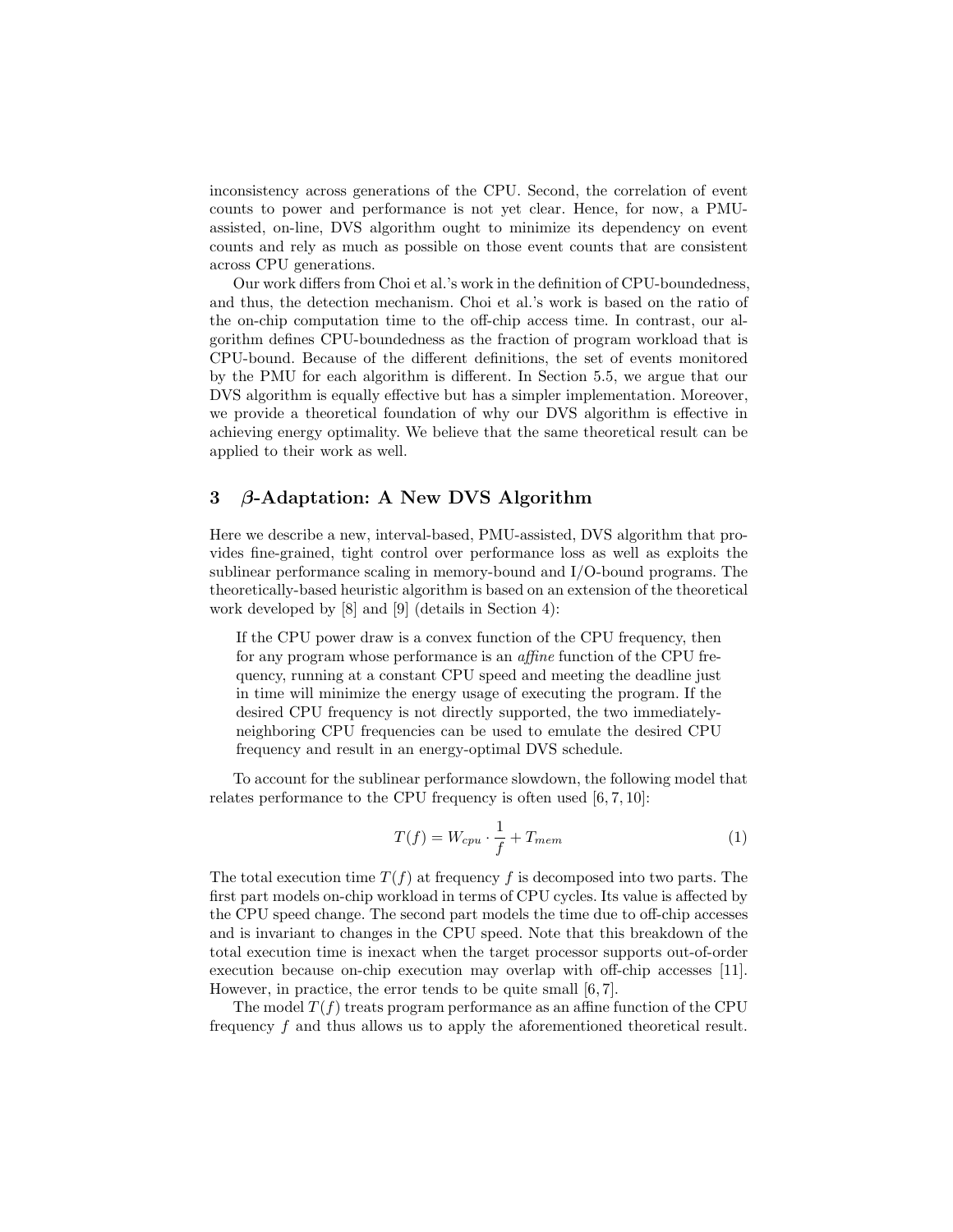We simply execute a program at CPU frequency  $f^*$  such that  $D = T(f^*)$  where D is the deadline of the program. However, there are two challenges in using the theorem this way. First, in many cases there is no consensus on how to assign a deadline to a program, e.g., scientific computation. Second, to use  $T(f)$ , we need to know the values of the coefficients,  $W_{cpu}$  and  $T_{mem}$ . These coefficients are oftentimes determined by the hardware platform, program source code, and data input. Thus, calculating these coefficients statically is very difficult.

We address these challenges by defining a deadline as the relative performance slowdown and by estimating the model's coefficients on the fly (without any offline profiling nor compiler support). The relative performance slowdown  $\delta$ 

$$
\delta = \frac{T(f)}{T(f_{max})} - 1\tag{2}
$$

where  $f_{max}$  is the peak CPU frequency, has been used in previous work [6, 7, 11]. It is widely accepted in programs that are difficult to assign deadlines in terms of absolute execution time. It also carries more timing requirement information than CPU utilization and IPC rate. Providing this user-tunable parameter  $\delta$  in our DVS algorithm allows fine-grained, tight control over performance loss.

To estimate the coefficients more efficiently, we first re-formulate the original two-coefficient model in Equation (1) as a single-coefficient model:

$$
\frac{T(f)}{T(f_{max})} = \beta \cdot \frac{f_{max}}{f} + (1 - \beta) \tag{3}
$$

with

$$
\beta = \frac{W_{cpu}}{W_{cpu} + T_{mem} \cdot f_{max}}\tag{4}
$$

The coefficient  $\beta$  is, by definition, a value between 0 and 1. It was introduced by one of the authors in [4] to quantify, for a program, the performance impact to the CPU speed change. The metric represents the fraction of the program workload that scales linearly with the CPU frequency. If a program has  $\beta = 1$ , it means the execution time of the program will double when the CPU speed is halved. In contrast, a program with  $\beta \approx 0$  will have its execution time remained the same even running at the slowest CPU speed.

The coefficient  $\beta$  is computed at run time using a regression method on the past MIPS rates reported from the PMU. Specifically, our DVS algorithm keeps track of the average MIPS rate for each executed CPU frequency and applies the least-square fitting at each interval to dynamically re-compute the new  $\beta$  value:

$$
\beta = \frac{\sum_{i} \left( \frac{f_{max}}{f_i} - 1 \right) \left( \frac{\text{mips}(f_{max})}{\text{mips}(f_i)} - 1 \right)}{\sum_{i} \left( \frac{f_{max}}{f_i} - 1 \right)^2} \tag{5}
$$

where  $\text{mins}(f)$  is the average MIPS rate for CPU frequency f. Note that our mechanism assumes a constant number of total instructions in a program, regardless of the running CPU frequency. This assumption has been verified through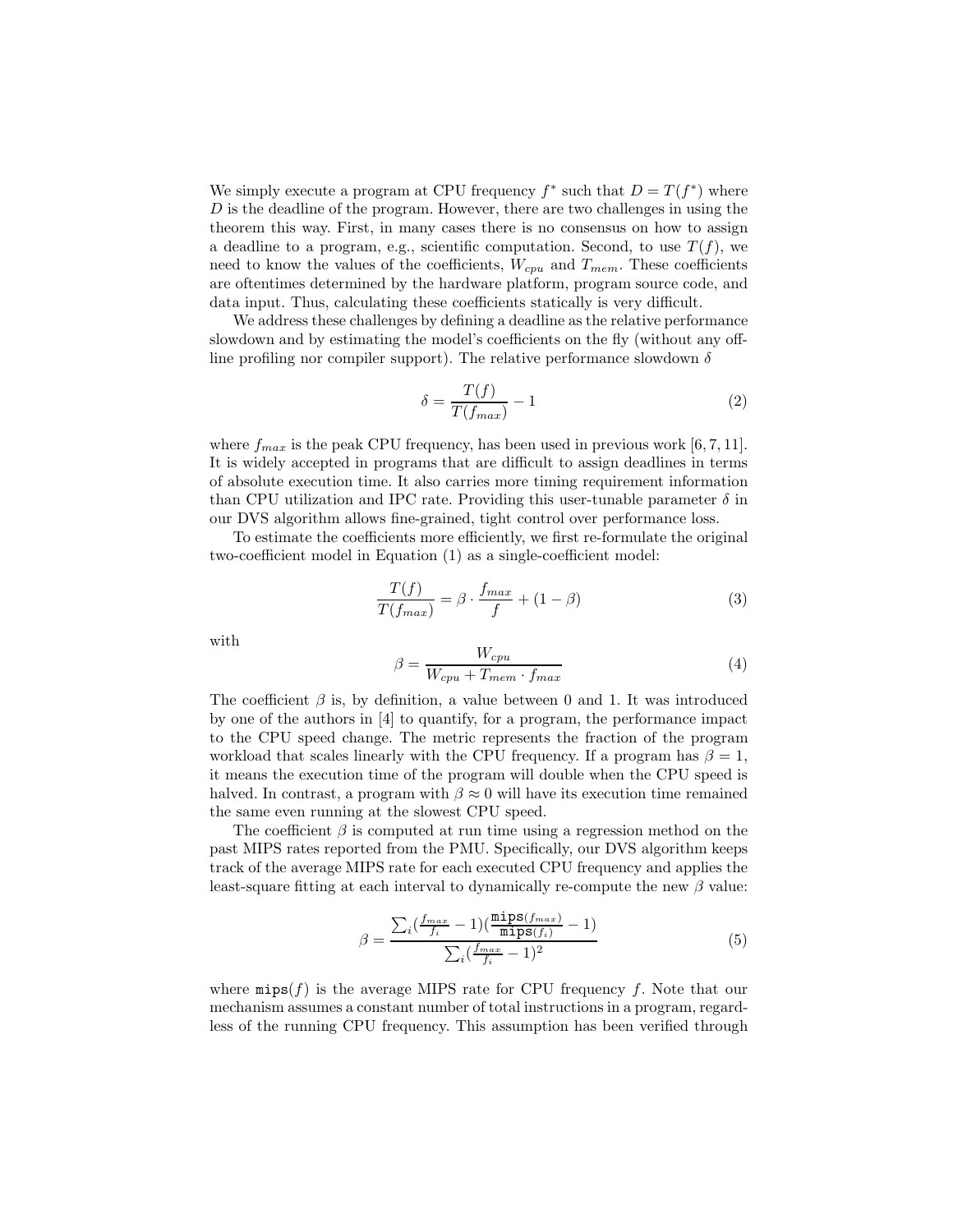For every  $I$  seconds, do the following:

|  | 1. Use Equation (5) to compute $\beta$ .                               | 4. Compute the ratio $r$ .                                                             |
|--|------------------------------------------------------------------------|----------------------------------------------------------------------------------------|
|  | 2. Compute frequency $f^*$ .                                           |                                                                                        |
|  | $f^* = \max \left( f_{min}, \frac{f_{max}}{1 + \delta/\beta} \right).$ | $r = \frac{1/f^* - 1/f_{j+1}}{1/f_j - 1/f_{j+1}}$                                      |
|  | 3. Figure out $f_i$ and $f_{i+1}$ .                                    | 5. Run $r \cdot I$ seconds at $f_i$ .<br>6. Run $(1-r) \cdot I$ seconds at $f_{i+1}$ . |
|  |                                                                        | 7. Update mips $(f_j)$ and mips $(f_{j+1})$ .                                          |
|  | $f_i \leq f^* < f_{j+1}$                                               |                                                                                        |

Fig. 1. Algorithm  $\beta$ -*adaptation*. Parameter  $\delta$  is the relative performance slowdown and parameter I is the length of an interval in seconds.

extensive experiments. In practice, the value of  $\beta$  converges very quickly for the benchmarks we tested.

The rest of the algorithm simply applies the theoretical result to compute the desired CPU frequency  $f^*$  for each interval, once the coefficient  $\beta$  is updated, plus some bookkeeping on  $\text{minp}(f)$ . The derivation of  $f^*$  comes by equating Equation (2) with Equation (3). Figure 1 outlines the entire algorithm.

# 4 Theoretical Foundation

In the previous section, we claim a theoretical result for energy-optimal DVS scheduling which extends both Yao et al.'s work in [8] and Ishihara and Yasuura's work in [9]. In this section we provide evidence to support our claim.

The energy-optimal DVS scheduling problem considered here is taken from [4]. That previous work only provides a problem formulation. In this paper we provide a theorem that characterizes the energy-optimal DVS schedule for the problem. The theorem is also closely related to previous work such as Miyoshi et al.'s "critical power slope" [2].

A DVS system is assumed to export n settings  $\{(f_i, P_i)\}\text{, where } P_i$  is the CPU power dissipation (in watts) at CPU frequency  $f_i$ . Without loss of generality, we assume  $0 < f_{min} = f_1 < \cdots < f_n = f_{max}$ . We also denote the total execution time of a program running at setting  $i$  as  $T_i$ . Finally, to facilitate discussion, we define  $E_i = P_i \cdot T_i$ , where  $E_i$  is the energy consumption (in joules) when running for  $T_i$  seconds at CPU frequency  $f_i$ .

The DVS scheduling problem is formulated as follows: Given a program and a deadline D (in seconds), find a DVS schedule  $(t_1^*, \dots, t_n^*)$  such that if the program is executed for  $t_i^*$  seconds at setting i, the total energy usage E is minimized, the deadline  $D$  is met, and the required work is completed. Mathematically speaking,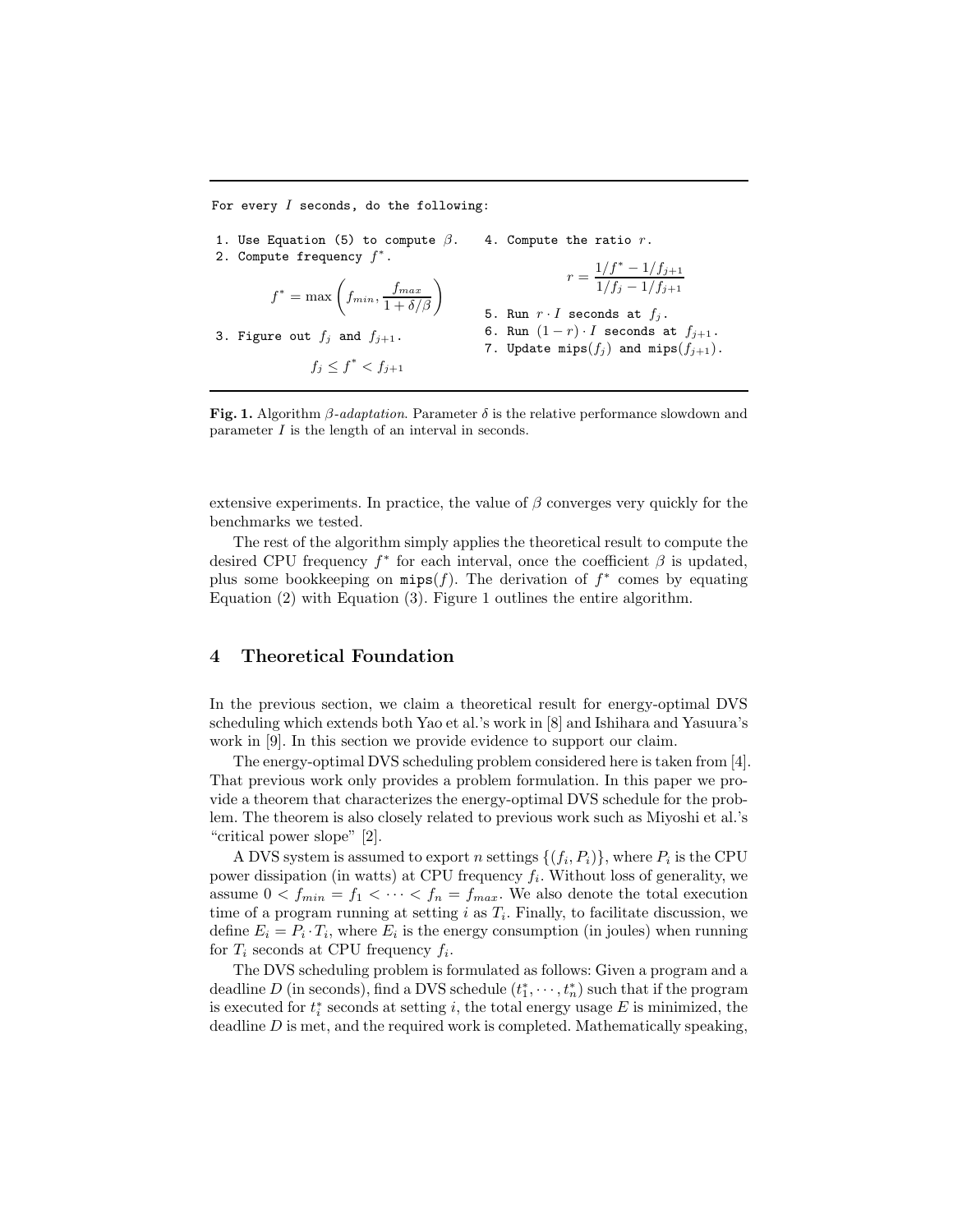$$
t^* = \arg\min\{E = \sum_i P_i \cdot t_i : \sum_i t_i \le D, \sum_i t_i / T_i = 1, t_i \ge 0\}
$$
 (6)

To simplify the discussion of the theorem, we handle a few corner cases first. First, the condition  $D \geq \min_i T_i$  has to be satisfied so that the problem is feasible. Second, if the condition  $D \geq \max_i T_i$  is satisfied, the problem becomes the classical fractional Knapsack problem [12]. In this case, the energy-optimal DVS schedule will execute the entire program at setting  $i^*$  where  $i^* = \arg_i \min\{E_i\}.$ For the case of  $T_1 = \cdots = T_n$ , the above DVS schedule is also energy-optimal. What is left is the case  $\min_i T_i < D < \max_i T_i$ , which we assume to be true for the following theorem.

#### Theorem 1. If

$$
T_i=\frac{c_1}{f_i}+c_0,\ c_1\neq 0
$$

and

$$
\frac{P_1 - 0}{f_1 - 0} \le \frac{P_2 - P_1}{f_2 - f_1} \le \frac{P_3 - P_2}{f_3 - f_2} \le \dots \le \frac{P_n - P_{n-1}}{f_n - f_{n-1}}
$$

then

$$
t_i^* = \begin{cases} \frac{1/f^* - 1/f_{j+1}}{1/f_j - 1 - f_{j+1}} \cdot T_j & i = j \\ D - t_j^* & i = j+1 \\ 0 & \text{otherwise} \end{cases}
$$

where

$$
f_j \le f^* < f_{j+1}
$$

Proof. (See the Appendix).

Theorem 1 says that for any program whose execution time is an affine function of the CPU frequency, if the DVS settings in a CPU are well-assigned (explained below), then we can run the program at a CPU frequency that finishes the execution right at the deadline and results in an energy-optimal schedule. If the desired CPU frequency is not directly supported, it can be emulated by the two immediately-neighboring CPU frequencies.

For any DVS-enabled processor whose power draw can be modeled as a convex function of its frequency, the processor's DVS settings are always wellassigned. However, some realistic processors do not have well-assigned DVS settings by default. In these processors, the lowest frequency  $f_1$  can be emulated by the combination of frequency 0 (i.e., the CPU in sleep mode) and the second lowest frequency  $f_2$  with a *lower* power dissipation, i.e.,  $\frac{P_1-0}{f_1-0} > \frac{P_2-P_1}{f_2-f_1}$ . As a result, completing a task before its deadline and putting the CPU into sleep mode is more energy-efficient than completing the task at the deadline. This is the phenomenon observed by Miyoshi et al. [2] and motivated them to devise a technique called "critical power slope". The phenomenon can be eliminated by making adjustments to DVS settings so that they become well-assigned.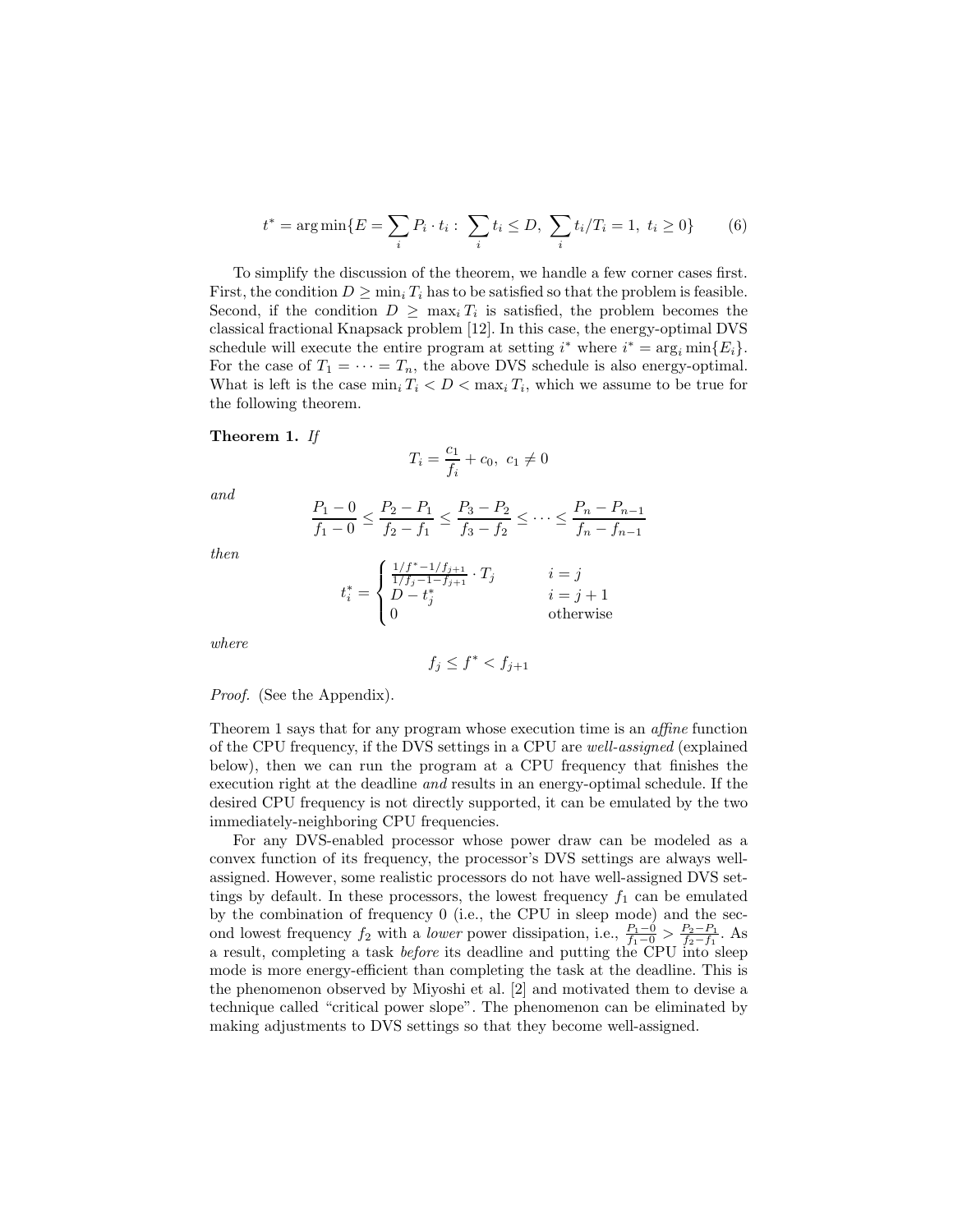Finally, Theorem 1 extends the work presented by Yao et al. [8] and by Ishihara and Yasuura [9]. First, both works assume that  $c_0 = 0$ . Second, Ishihara and Yasuura's work assumes a fixed relationship between  $f$  and  $V$  in a DVS setting; namely,

$$
f = k \cdot (V - V_T)^{\alpha} / V \tag{7}
$$

where k,  $V_T$ ,  $\alpha$  are positive constants. Unfortunately, today's DVS processors may not be able to support such an assumption. This is because these processors only provide a discrete set of CPU frequencies and voltages, whereas the above equation requires a continuous range of CPU frequencies to be supported for a discrete set of voltages. Theorem 1 loosens these assumptions to facilitate DVS algorithms on realistic processors.

# 5 Experiments

In this section, we describe our experimental environment in which we evaluate and compare algorithm  $\beta$ -*adaptation* with several other DVS algorithms. We also present an in-depth discussion of the experimental results.

## 5.1 Experimental Setup

In order to acquire high-fidelity experimental data, we set-up our experiments using physical measurements, as shown in Figure  $2(a)$ . The experimental results were collected through a Yokogawa WT210 digital power meter [13]. The power meter continuously samples the instantaneous wattage at every 20  $\mu$ s. The profiling and tested computer both run the Linux 2.4.18 kernel. All the benchmarks were compiled by GNU compilers with optimization level -O2. All the benchmarks were run to completion; each run took over a minute.



Fig. 2. The experimental setup.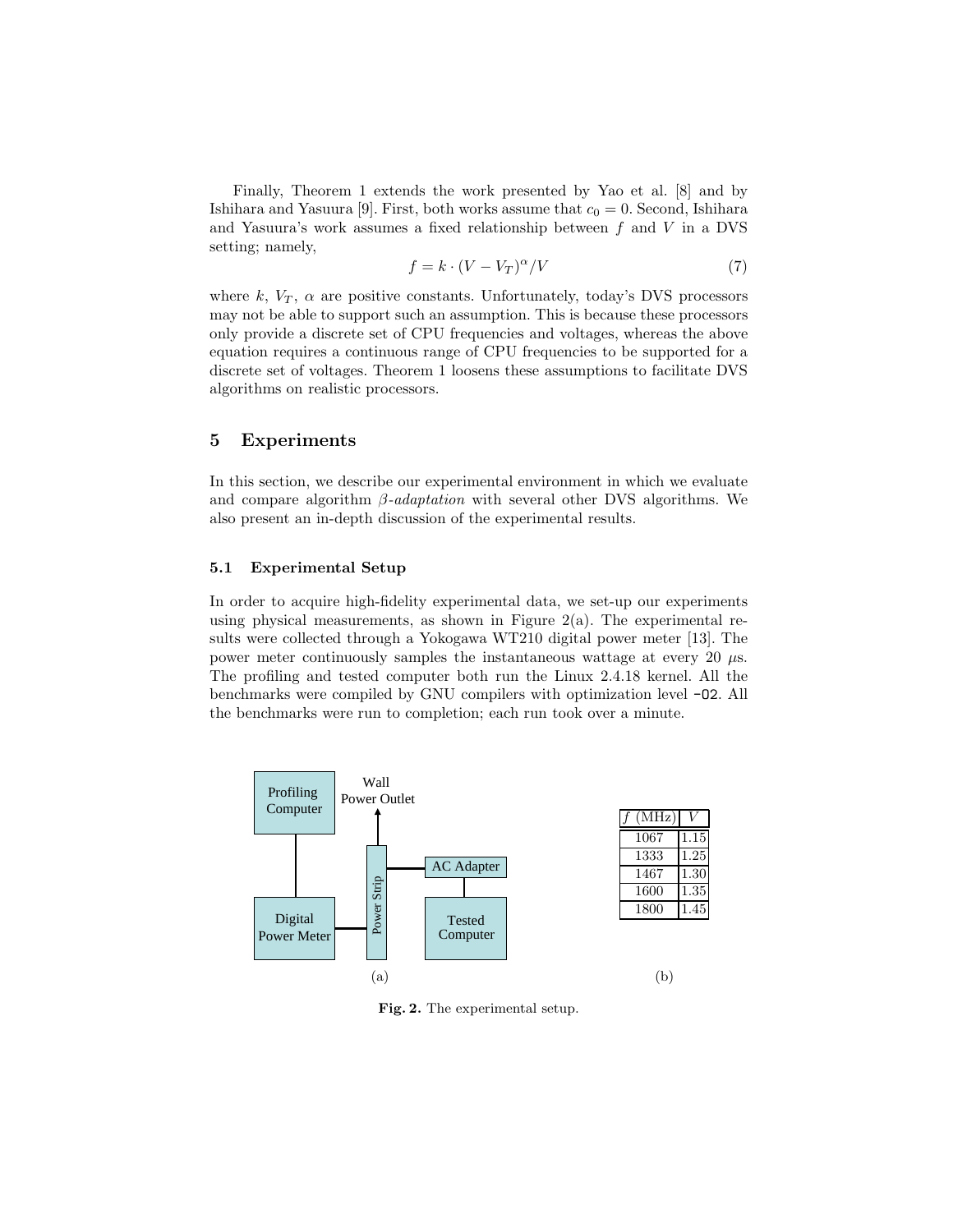The benchmarks are taken from SPEC's CPU95 benchmark suites. The SPEC benchmarks [14] emphasize the performance of the CPU and memory, but not other computer components such as I/O (disk drives), networking or graphics. We chose to use the SPEC benchmarks because they demonstrate a range of performance sensitivity to the CPU frequency change, i.e., they have a wide range of  $\beta$  values [4]. The experimental data are collected by running these SPEC benchmarks with the reference data input.

The hardware platform in our experiments is an HP NX9005 notebook computer. This computer includes a mobile AMD Athlon XP 2200+ processor, 256- MB DDR SDRAM, 266-MHz front-side bus, a 30-GB hard disk, and a 15-inch TFT LCD display. The mobile AMD Athlon XP processor has been used in Sun's Fire B100x blade servers [15]. It has a total of 384-KB cache space. The processor exports two registers that the software can write the target frequency and voltage values into. In our experiments, we restrict the processor to have five settings as shown in Figure 2(b). The transition time from one setting to another is 100 microseconds. During the measurements, the battery was removed, and the monitor was turned off.

Finally, when presenting the experimental results, we associate with each application its  $\beta$  value. Recall that the metric  $\beta$  represents the fraction of the program workload that is very sensitive to the CPU speed change. That is, the higher the  $\beta$  of a program, the more CPU-bound its performance. The  $\beta$  value for each benchmark was derived by profiling total execution times for all settings and then applying a least-squares fit on Equation (3).

#### 5.2 Implemented DVS Algorithms

To evaluate the effectiveness of our DVS algorithm  $\beta$ -adaptation, we have implemented a number of other DVS algorithms. Though we do not claim that the implemented DVS algorithms represent a comprehensive comparison of all existing approaches, we feel that the range is wide enough to evaluate the effectiveness of our algorithm and to gain new insights from the experimental results. The following is a brief description of each algorithm we implemented.

2step: This algorithm assumes dual CPU speeds in the processor and monitors the CPU utilization percentage periodically. If the percentage is higher than a pre-defined threshold, the algorithm will set the CPU to the fast speed; if it is lower than another pre-defined threshold, the algorithm will set the CPU to the low speed. This DVS algorithm is considered to be the best algorithm in Grunwald et al.'s empirical study on several interval-based algorithms using CPU utilization [16]. In our implementation, the two thresholds are 50% and 10% and the two speeds are the maximum and the minimum CPU speeds in the processor.

 $nqPID$ : This algorithm was proposed by Varma et al. [17] as a refinement of the 2step algorithm. Recognizing the similarity of DVS scheduling and a classical control-systems problem, the authors took the equation describing a PID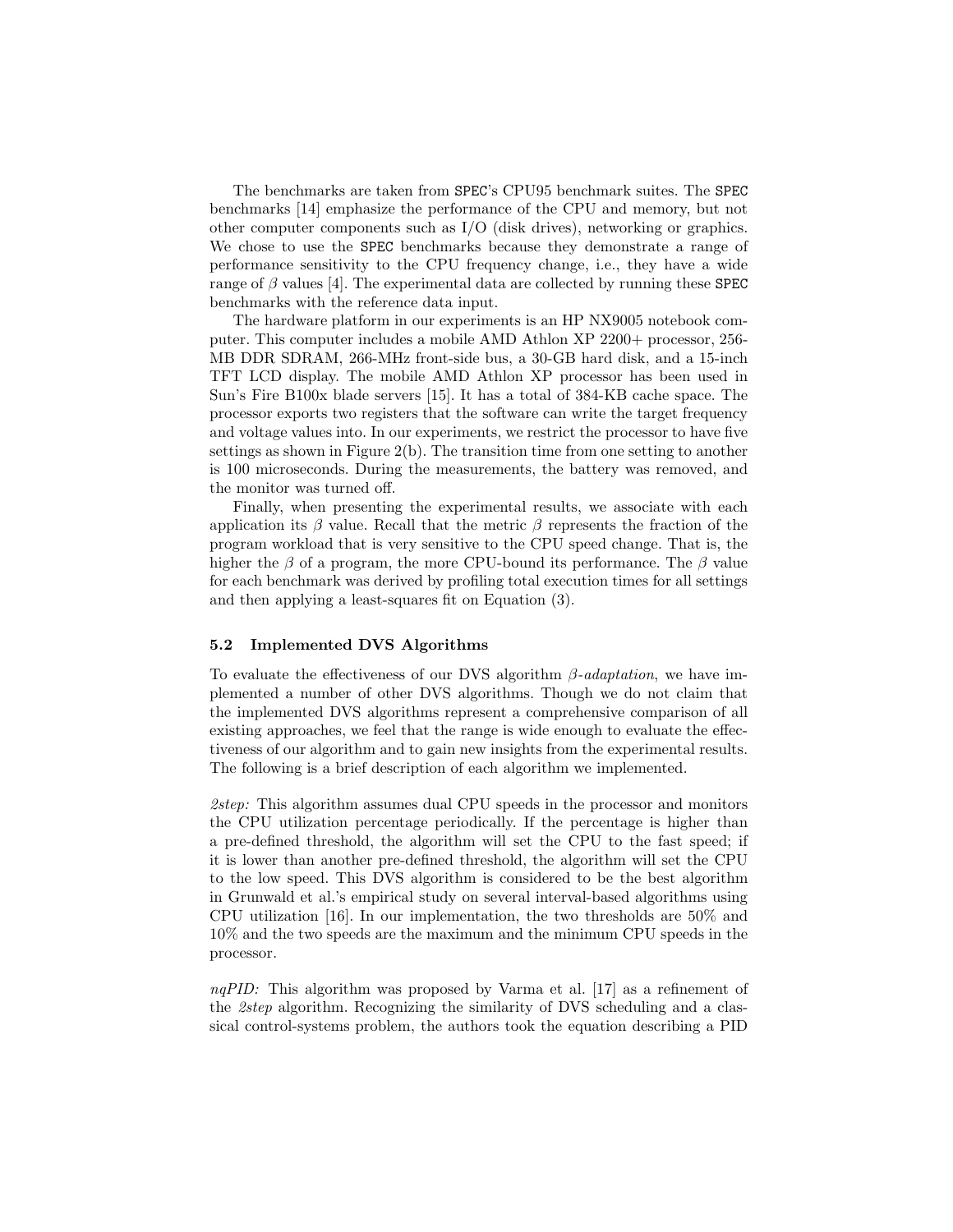controller (Proportional-Integral-Derivative) and modified it to suit the DVS scheduling problem. This algorithm significantly improved the control over performance loss that the 2step algorithm lacks. In addition, the authors found out that the algorithm's effectiveness does not depend on careful tuning of parameters, which is a nice feature given that 2step's effectiveness is critically dependent on the choice of application-specific threshold values [16].

freq: This algorithm is similar to strategies that reclaim the slack time between the actual processing time and the worst-case execution time (e.g., [18, 19]). Specifically, the algorithm keeps track of the amount of remaining CPU work  $W_{left}$  and the amount of remaining time before the deadline  $T_{left}$ . The desired CPU frequency  $f_{new}$  at each interval is simply

$$
f_{new} = \frac{W_{left}}{T_{left}}.
$$

The algorithm assumes that the total amount of work in CPU cycles is known a priori, which, in practice, is often unpredictable [1] and not always a constant across frequencies [10].

mips: This algorithm is taken from [20] and represents a DVS strategy guided by an externally specified performance metric. Specifically, the new frequency  $f_{new}$  at each interval is computed by

$$
f_{new} = f_{prev} \cdot \frac{\text{MIPS}_{target}}{\text{MIPS}_{observed}}
$$

where  $f_{prev}$  is the frequency for the previous interval,  $MIPS_{target}$  is the externally specified performance requirement, and  $MIPS_{observed}$  is the real MIPS rate observed in the previous interval. In our experiments, each benchmark has its own  $MIPS_{target}$ , which is derived by measuring the MIPS rate for the entire application and then dividing it by  $(1 + \delta)$ .

#### 5.3 Experimental Results

Table 1 presents the experimental results for the five interval-based DVS algorithms. When a program is memory-bound or I/O-bound ( $\beta$  close to zero), there is substantial opportunity to reduce CPU energy consumption with negligible performance loss. In contrast, when a program is CPU-bound, there is little opportunity to reduce CPU power and energy within a tight performanceloss bound of 5%. Moreover, none of these five DVS algorithms could produce a DVS schedule that had the exact performance degradation of 5%; the actual performance loss varied from one benchmark to another.

Among the five interval-based DVS algorithms, the  $\beta$ -adaptation algorithm outperforms the others. In a sense, it verifies that our mechanism for computing CPU-boundedness on the fly is of low overhead and that the algorithm is effective in providing tight control over performance loss due to DVS as well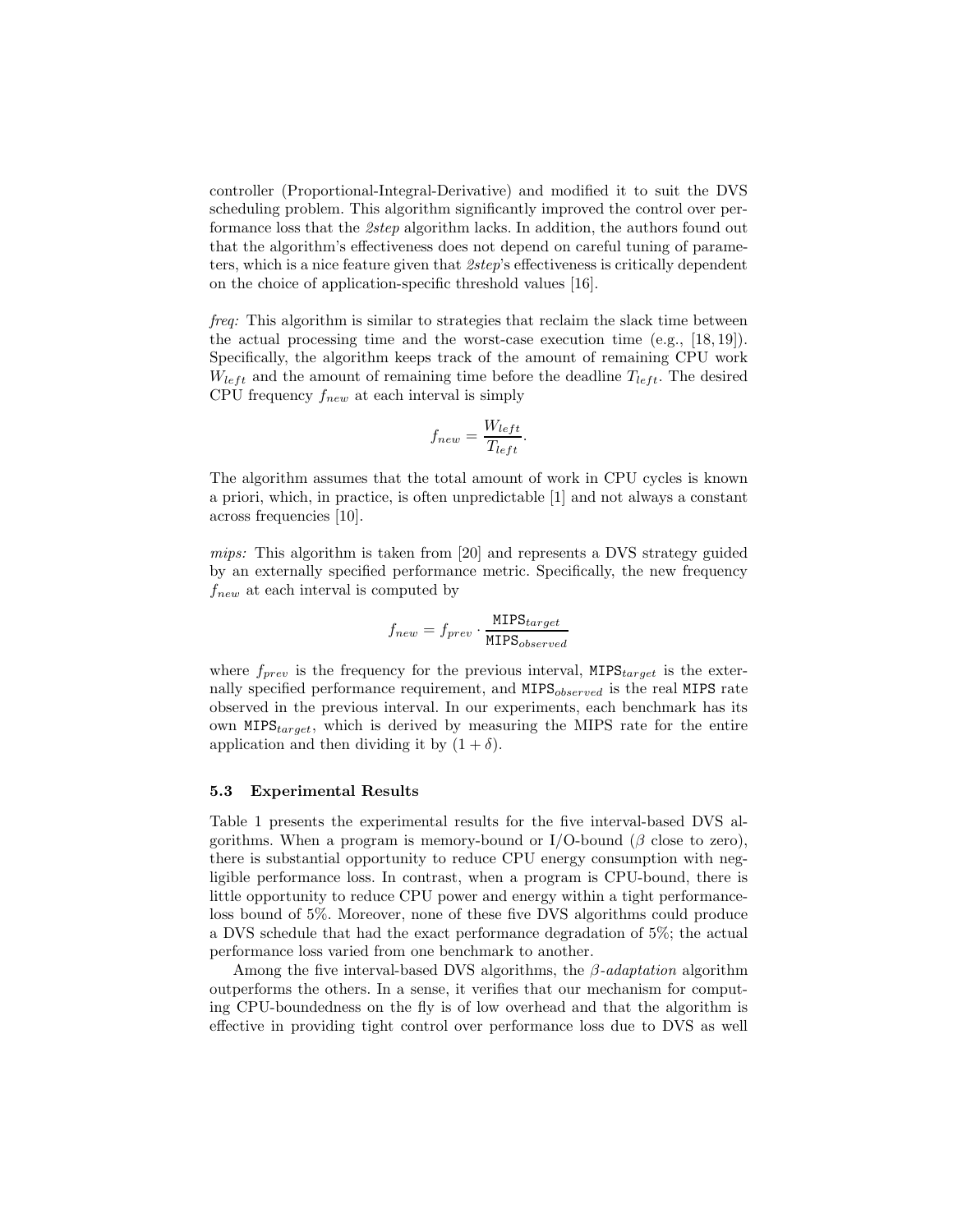Table 1. The effectiveness of 5 different DVS algorithms. Each table entry is in the format of relative-time/relative-energy with respect to the total execution time and system energy usage when running the application at the highest setting throughout the entire execution.

| program | 2step | $nqPID$ freq                                                        | mips | $\beta$ -adapt. |
|---------|-------|---------------------------------------------------------------------|------|-----------------|
|         |       | swim $[0.02 1.00/1.00 1.04/0.70 1.00/0.96 1.00/1.00 1.04/0.61]$     |      |                 |
|         |       | tomcatv $[0.24]1.00/1.00]1.03/0.69]1.00/0.97]1.03/0.83]1.00/0.85$   |      |                 |
|         |       | su2cor 0.27 0.99/0.99 1.05/0.70 1.00/0.95 1.01/0.96 1.03/0.85       |      |                 |
|         |       | compress 0.37 1.02/1.02 1.13/0.75 1.02/0.97 1.05/0.92 1.01/0.95     |      |                 |
|         |       | mgrid 0.51 1.00/1.00 1.18/0.77 1.01/0.97 1.00/1.00 1.03/0.89        |      |                 |
|         |       | vortex 0.65 1.01/1.00 1.25/0.81 1.01/0.97 1.07/0.94 1.05/0.90       |      |                 |
|         |       | turb3d $[0.79]1.00/1.00]1.29/0.83$ $[1.03/0.97]1.01/1.00]1.05/0.94$ |      |                 |
|         |       | go 1.00 1.00 1.00 1.37 / 0.88 1.02 / 0.99 0.99 / 0.99 1.06 / 0.96   |      |                 |

as exploiting the sublinear performance slowdown for significantly more CPU power and energy savings. Algorithms mips and nqPID arguably rank second. Algorithm mips delivers better control over performance loss for all eight benchmarks that we tested, whereas algorithm  $nqPID$  performs better with respect to power and energy reduction but at the expense of more substantial performance loss. This is especially obvious for the CPU-bound benchmarks. Algorithms freq and 2step clearly rank last.

So, what have we learned from this experiment? First, the number of instructions is a better metric for specifying the CPU work requirement than the number of CPU cycles. For the benchmarks we tested, we found that the number of instructions tends to remain constant across all settings. In contrast, the number of CPU cycles varies significantly depending on the executed DVS schedule. For example, the swim benchmark, when running at the lowest setting, has only 60% of the CPU execution cycles running at the highest setting. Typically, algorithm freq uses the worst-case execution cycles which in our case is the number of CPU cycles at the highest setting. This approach exaggerates the amount of the CPU work to be done and results in less effective energy reduction. This explains why algorithm mips performs better than algorithm freq.

Second, a large window size of past PMU reports is better than a small window size of past PMU reports. In the experiments we found that the MIPS rate varies significantly from interval to interval, especially for CPU-intensive applications. However, the accumulated MIPS rate converges quickly. Thus, the use of the MIPS rate in a global manner seems to be more effective than the use of the rate in a local manner. This partially explains the effectiveness of algorithm  $\beta$ -adaptation compared to algorithm mips. One concern, however, for using a large window size is that the DVS algorithm may be less responsive for programs that expose multiple execution phases of varying degrees of CPU-boundedness. For the SPEC benchmarks, which are known to have the aforementioned behavior, this does not seem to be a problem. More details can be found in Section 5.4.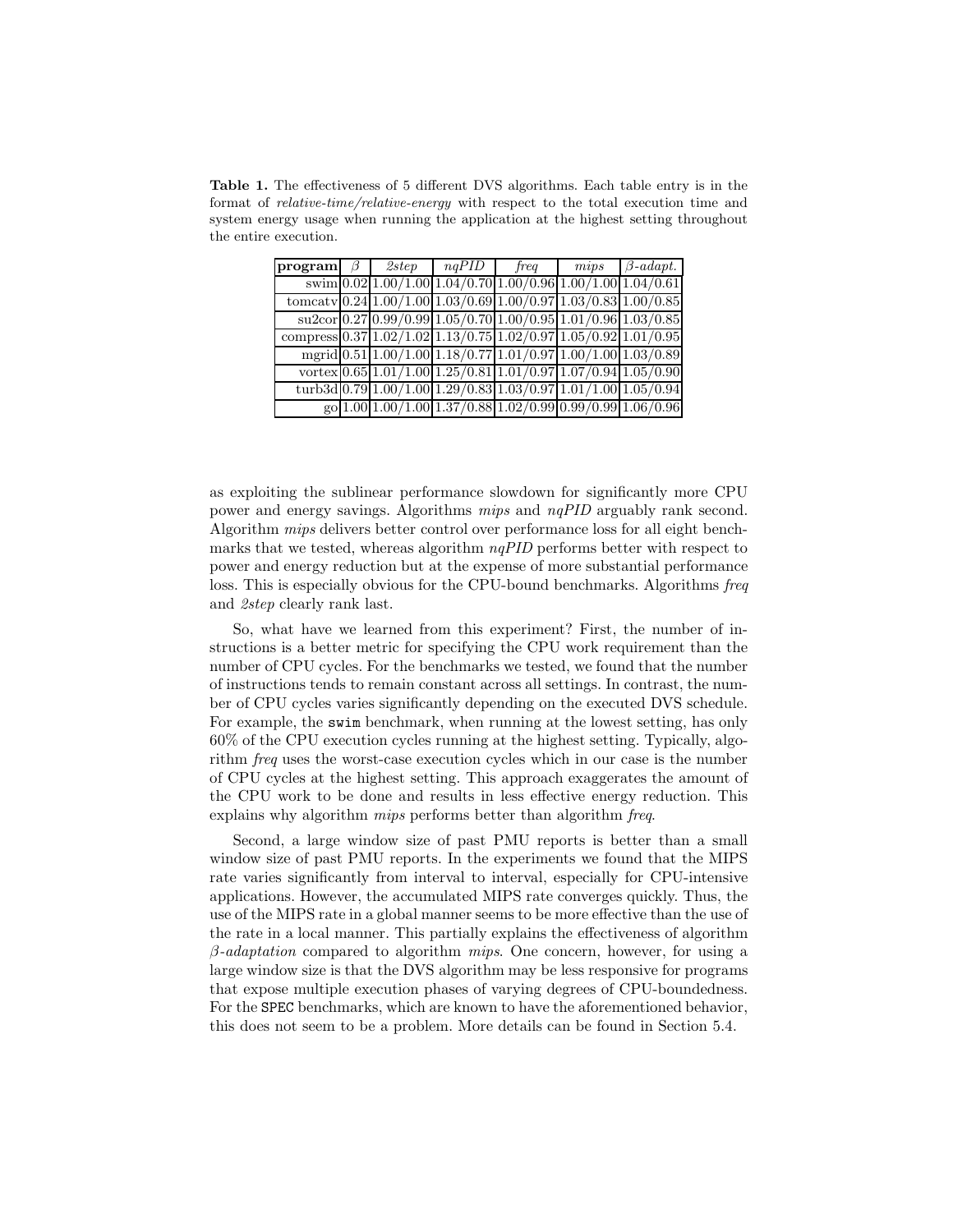Finally, we confirmed that CPU utilization by itself does not provide enough information about system timing requirements. As a result, the control over performance loss is unsatisfactory. This can be seen from the experimental results of algorithm 2step and algorithm nqPID. Algorithm 2step does not seem to perform any DVS scheduling. This is because the CPU for SPEC benchmarks is active almost all the time, i.e., its CPU utilization is always full. In this case, there exists no optimal threshold values for 2step to make it more effective. Algorithm  $nqPID$  refines algorithm 2step by removing the threshold mechanism from the end user. While it is more effective than algorithm 2step in terms of CPU power and energy reduction, the lack of enough information about deadlines makes it impossible to provide tight control over performance loss.

#### 5.4 The Impact of Multiple-Phase Execution Behavior

To better address the impact of multiple-phase programs to the DVS algorithm  $\beta$ -adaptation, we compare it with a profile-based, off-line DVS algorithm called hsu [4]. The algorithm hsu uses PMU-assisted off-line profiling and source code analysis to identify the most energy-profitable region in a program to slow down without causing the performance loss to surpass a pre-defined level. Off-line profiling is performed on a section-by-section basis while the DVS scheduling decisions are made in a global manner, competitively comparing the different sections. This global view of the impact of DVS on different code sections allows more effective DVS scheduling, especially for multiple-phase programs such as the SPEC benchmarks.

Algorithm hsu also uses the relative performance slowdown  $\delta$  to specify control over performance loss. Thus, it allows us to compare the two algorithms on a fair basis. In the experiments we executed the profile-based algorithm hsu with two different training inputs, denoted as  $hsu(train)$  and  $hsu(ref)$  respectively. The two sets of training inputs are provided along with the SPEC benchmark codes. Table 2 shows the experimental results of both algorithms for the CFP95 benchmark suite.

We conclude that the effectiveness of algorithm  $\beta$ -adaptation is comparable to that of algorithm hsu. Both algorithms achieve a significant amount of CPU power and energy reduction with tight control over performance loss. It is interesting to note that the two algorithms seem to complement each other. Algorithm  $\beta$ -*adaptation* performs better in CPU-bound benchmarks from mgrid to formpthened benchmarks to form here in memory-bound benchmarks from swim to hydro2d. We are in the process of investigating the causes for this phenomenon.

As mentioned in Section 2, the effectiveness of profile-based DVS algorithms is highly determined by its training data input. In our experiments, we found that algorithm hsu chose different program regions to slow down in seven of the 10 benchmarks. Running the reference data input as the training input does not necessarily yield a better result, for example, apsi. We suspect that the instrumented program for profiling has somewhat altered the instruction access pattern and is considerably different from the original code. According to Hsu's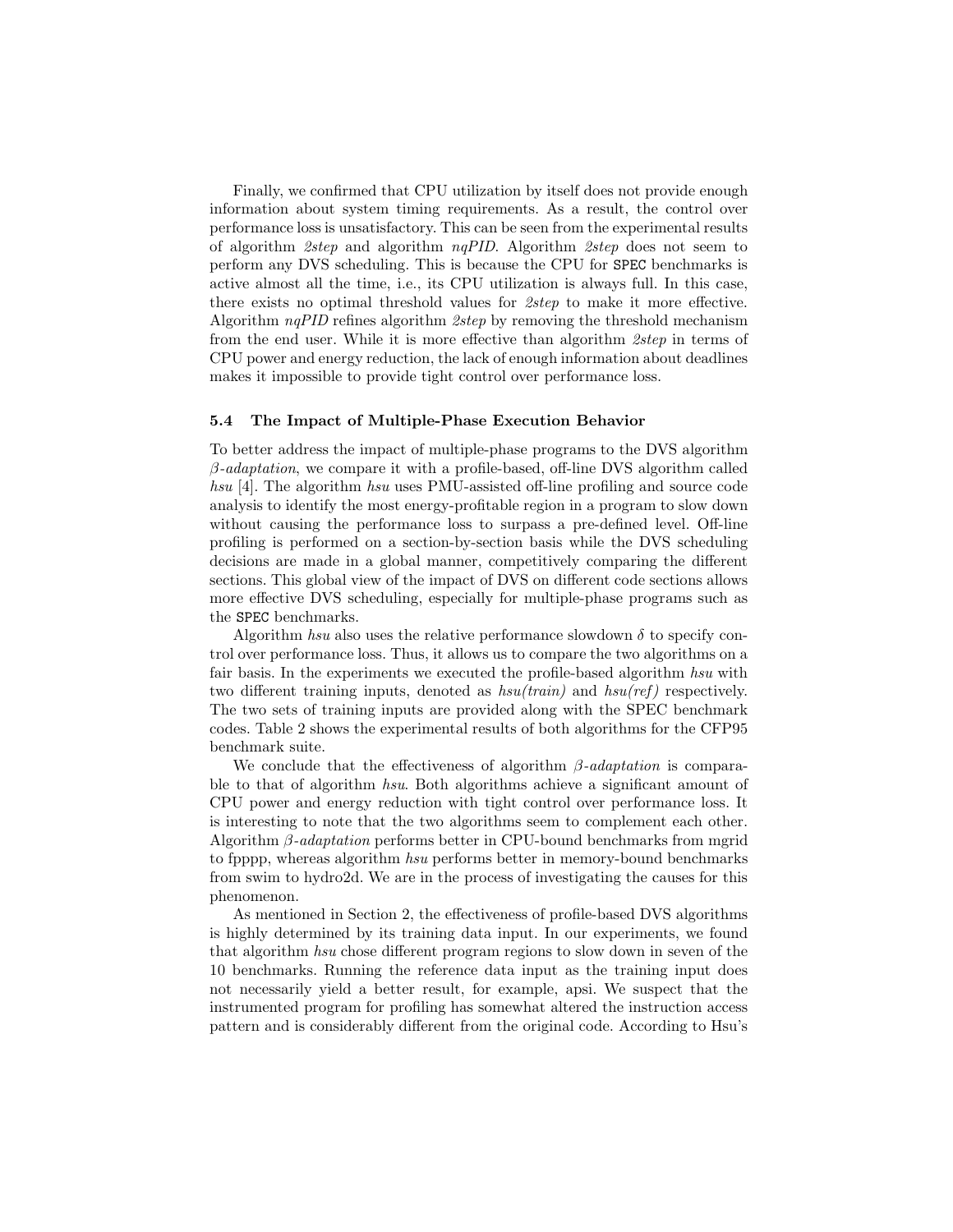**Table 2.** The comparison of our new on-line DVS algorithm  $\beta$ -*adaptation* with an off-line DVS algorithm hsu. Each table entry is in the format of relative-time/relativeenergy with respect to the total execution time and system energy usage when running the application at the highest setting throughout the entire execution.

| program $\beta$ | $hsu(train)$ hsu(ref) $\beta$ -adapt.      |  |
|-----------------|--------------------------------------------|--|
|                 | swim 0.02 1.01/0.75 1.04/0.59 1.04/0.61    |  |
|                 | tomcaty 0.24 1.03/0.70 1.06/0.60 1.00/0.85 |  |
|                 | hydro2d 0.19 1.03/0.75 1.03/0.79 1.02/0.84 |  |
|                 | su2cor 0.27 1.01/0.88 1.02/0.83 1.03/0.85  |  |
|                 | applu 0.34 1.03/0.87 1.03/0.87 1.04/0.85   |  |
|                 | apsi 0.37 1.03/0.85 1.04/0.91 1.05/0.83    |  |
|                 | mgrid 0.51 1.01/1.00 1.01/1.00 1.03/0.89   |  |
|                 | wave5 0.52 1.00/1.00 1.00/1.00 1.04/0.87   |  |
|                 | turb3d 0.79 1.04/0.95 1.04/0.95 1.05/0.94  |  |
|                 | fpppp 1.00 1.00/1.00 1.00/1.00 1.06/0.95   |  |

dissertation [21], the SUIF2 compiler infrastructure, on which algorithm hsu was built, also has a major impact on the experimental results.

#### 5.5 A Comparison with Choi et al.'s Work

In this section, we compare and contrast our work with Choi et al.'s work in [6, 7]. Recall that both works are based on the same Equation (1). The difference is in the calculation of equation coefficients. Our work calculates  $\beta$  defined in Equation (4), whereas Choi et al.'s work calculates  $\alpha_f$  defined as follows:

$$
\alpha_f = f \cdot \frac{T_{mem}}{W_{cpu}} \tag{8}
$$

Analytically, the two metrics are equivalent:

$$
\beta = \frac{1}{1 + \alpha_f \cdot f_{max}/f} \tag{9}
$$

However, there are several major differences in terms of implementation. First, the  $\beta$  metric is invariant to a CPU frequency change, whereas the  $\alpha_f$  metric is defined with respect to a particular CPU frequency  $f$ . Thus, the number of coefficients calculated in Choi et al.'s DVS algorithm is more than the number of coefficients calculated in algorithm  $\beta$ -adaptation. Second, the formula in calculating  $\alpha_f$  is more complex. This is due to the two-coefficient model they use, in contrast to the one-coefficient model we use. Finally, the number of PMU event counts needed for calculating  $\beta$  is smaller than that for calculating  $\alpha_f$ . Since a CPU can simultaneously count a finite number of events, counting too many events may introduce a larger time overhead.

Finally, our new DVS algorithm has a simpler implementation than Choi et al.'s work. However, we cannot do an empirical comparison given the current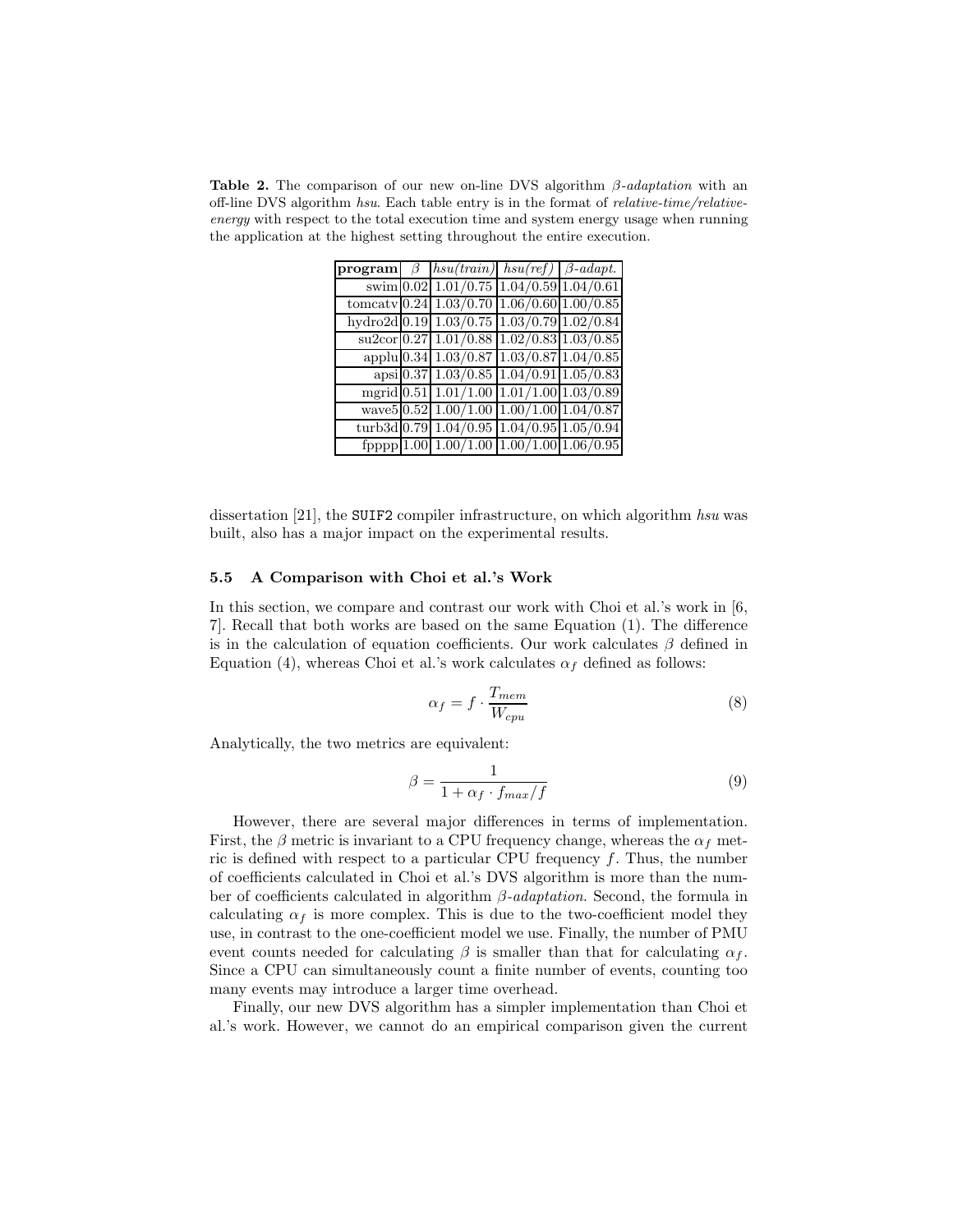setting we have. Choi et al. implemented their DVS algorithms on Intel Xscalebased processors which does not provide counting for the number of retired instructions. On the other hand, our hardware platform, Athlon XP processor, does not provide counting for the number of *executed* instructions. In fact, this is one of the big issues in using the PMU to assist DVS scheduling — the CPU events may not be compatible nor consistent across different hardware platforms. This is also why Choi et al. presented two platform-dependent implementations [6, 7] of the same DVS algorithm [6].

#### 5.6 Sensitivity Analysis of Algorithm Parameters

In this section, we present a sensitivity analysis of the parameters in algorithm  $\beta$ -adaptation, i.e.,  $\delta$  for the relative performance slowdown and I for the length of an interval, as shown in Figure 1.

For the SPEC CPU95 benchmarks, the average execution time increases at a pace of 3% for every 5% increase in  $\delta$ , whereas the average energy consumption stays around 20% after  $\delta$  passes 30%. As  $\delta$  increases, the algorithm slows down CPU-bound programs which have lower performance-power ratios. Hence, setting  $\delta$  at a small value such as 5% is recommended.

In terms of the interval size I, the average execution time is a U-shape curve. Since setting  $I$  to a large value, such as five seconds, did not let the program run at the converged  $f^*$  for a sufficiently long time and setting I to a small value such as 10 milliseconds introduced a significant amount of time overhead, we recommend setting I at a value between 50 milliseconds to 1 second.

# 6 Conclusions and Future Work

In this paper, we proposed a new, PMU-assisted, interval-based, DVS algorithm that detects the CPU-boundedness of a program on the fly and adjusts the CPU speed accordingly. The algorithm is no arbitrary heuristic. It is based on an extension of the previous theoretical work for energy-optimal DVS scheduling problem. The algorithm has also proven to be effective in comparison with a number of DVS algorithms through physical measurements. That is, the new algorithm provides fine-grained, tight control over performance loss as well as exploits the sublinear performance slowdown. Finally, the algorithm is simple to implement.

Our new DVS algorithm can be refined in various ways. One particular direction is to use compiler hints as additional scheduling support. While this idea is not new (e.g., [19, 22]), the type of hint that the compiler should provide so that the overall DVS algorithm is effective is still a research topic for general-purpose systems. To relieve the compiler from the difficulty of giving exact timing information off-line, we could have the compiler simply identify and distinguish execution phases of a program in terms of CPU-boundedness in an approximate manner. Algorithm  $\beta$ -*adaptation* can then be refined to compute the  $\beta$  value for each of these phases to further improve its effectiveness for memory-bound programs.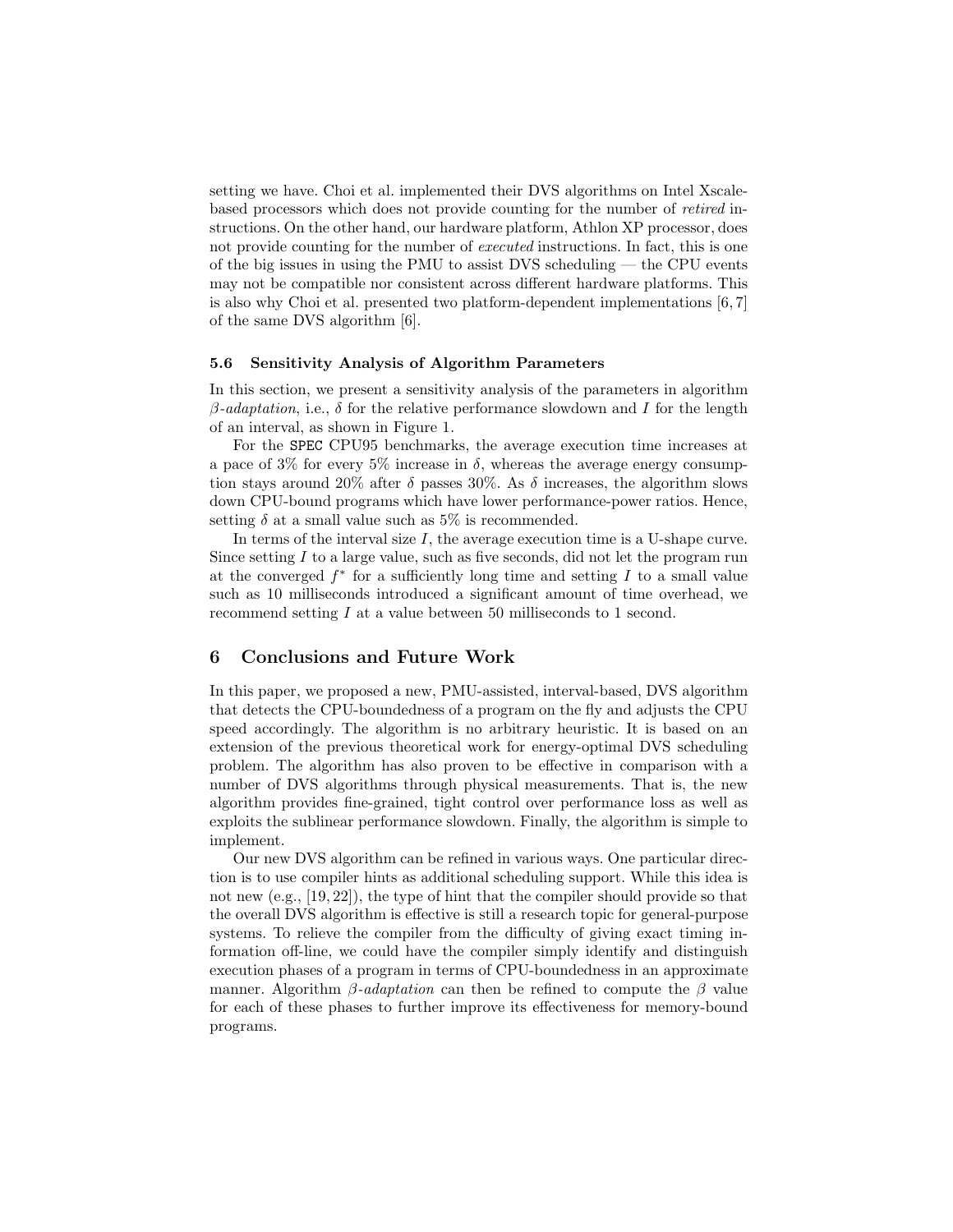# References

- 1. J. Lorch and A. Smith. Improving dynamic voltage algorithms with PACE. International Conference on Measurement and Modeling of Computer Systems, June 2001.
- 2. A. Miyoshi, C. Lefurgy, E. Hensbergen, and R. Rajkumar. Critical power slope: Understanding the runtime effects of frequency scaling. International Conference on Supercomputing, June 2002.
- 3. W. Kim, J. Kim, and S. Min. Preemption-aware dynamic voltage scaling in hard real-time systems. International Symposium on Low Power Electronics and Design , August 2004.
- 4. C.-H. Hsu and U. Kremer. The design, implementation, and evaluation of a compiler algorithm for CPU energy reduction. ACM SIGPLAN Conference on Programming Languages Design and Implementation, June 2003.
- 5. H. Li, C.-Y. Cher, T. Vijaykumar, and K. Roy. VSV: L2-miss-driven variable supply-voltage scaling for low power. International Symposium on Microarchitecture, December 2003.
- 6. K. Choi, R. Soma, and M. Pedram. Fine-grained dynamic voltage and frequency scaling for precise energy and performance trade-off based on the ration of offchip access to on-chip computation time. Design Automation and Test in Europe Conference, February 2004.
- 7. K. Choi, R. Soma, and M. Pedram. Dynamic voltage and frequency scaling based on workload decomposition. International Symposium on Low Power Electronics and Design , August 2004.
- 8. F. Yao, A. Demers, and S. Shenker. A scheduling model for reduced CPU energy. IEEE Annual Symposium on Foundations of Computer Science, October 1995.
- 9. T. Ishihara and H. Yasuura. Voltage scheduling problem for dynamically variable voltage processors. International Symposium on Low Power Electronics and Design , August 1998.
- 10. K. Seth, A. Anantaraman, F. Mueller, and E. Rotenberg. FAST: Frequency-aware static timing analysis. International Real-Time Systems Symposium , December 2003.
- 11. C.-H. Hsu, U. Kremer, and M. Hsiao. Compiler-directed dynamic frequency and voltage scheduling. Workshop on Power-Aware Computer Systems, November 2000.
- 12. T. H. Cormen, C. E. Leiserson, and R. L. Rivest. Introduction to Algorithms. MIT Press, Cambridge, MA, 1990.
- 13. N. Hirofumi, N. Naoya, and T. Katsuya. WT210/WT230 digital power meters. Yokogawa Technical Report 35, 2003.
- 14. The Standard Performance Evaluation Corporation. http://www.spec.org.
- 15. Sun Fire B100x Blade Server. http://www.sun.com/servers/entry/b100x/.
- 16. D. Grunwald, P. Levis, K. Farkas, C. Morrey III, and M. Neufeld. Policies for dynamic clock scheduling. Symposium on Operating System Design and Implementation, October 2000.
- 17. A. Varma, B. Ganesh, M. Sen, S. Choudhary, L. Srinivasan, and B. Jacob. A control-theoretic approach to dynamic voltage scaling. International Conference on Compilers, Architectures, and Synthesis for Embedded Systems, October 2003.
- 18. N. AbouGhazaleh, D. Mossé, B. Childers, and R. Melhem. Toward the placement of power management points in real time applications. Workshop on Compilers and Operating Systems for Low Power, September 2001.